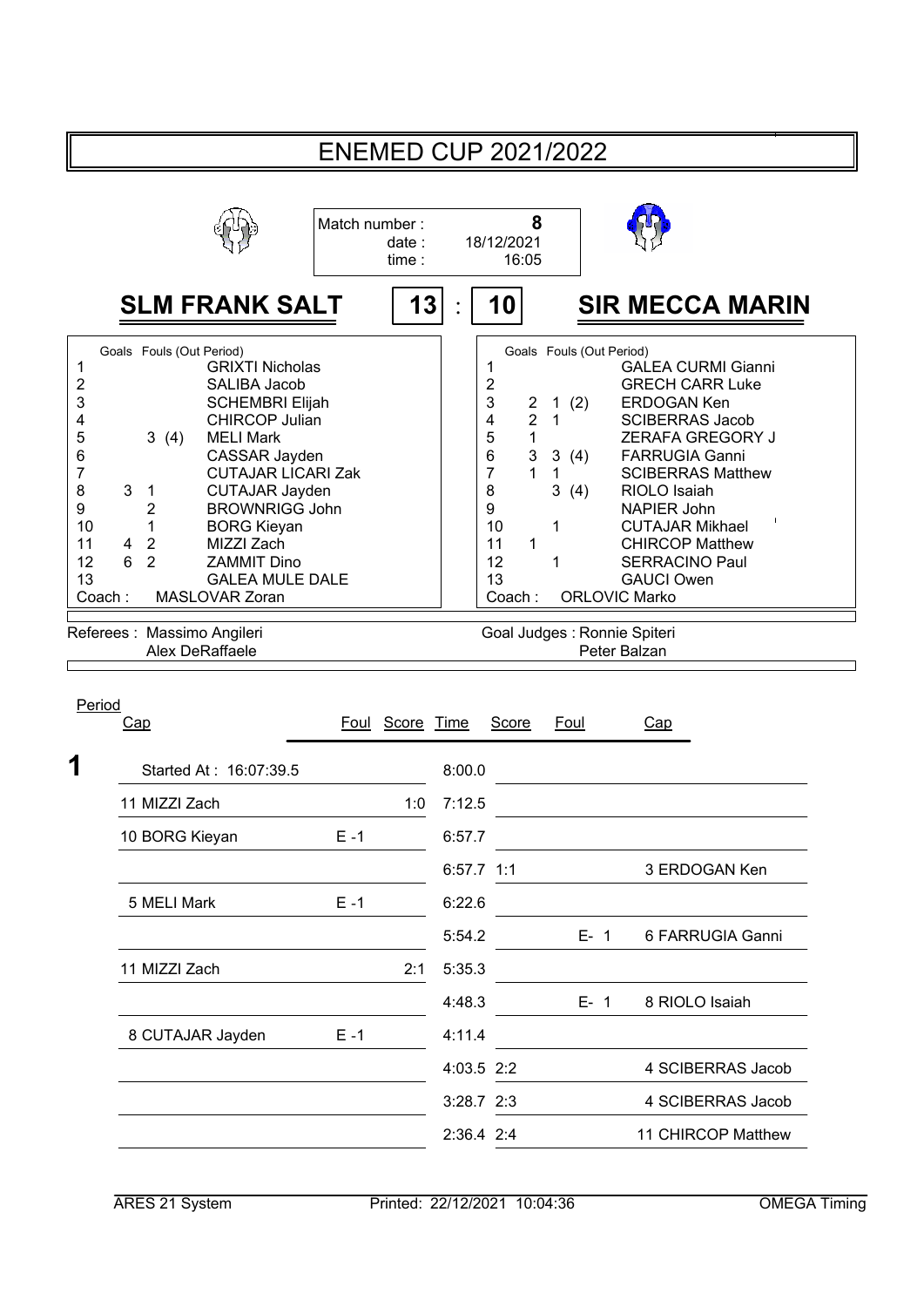| Period      |                        |         |                 |              |                |             |         |                                                                                                                      |     |
|-------------|------------------------|---------|-----------------|--------------|----------------|-------------|---------|----------------------------------------------------------------------------------------------------------------------|-----|
| 1           | Cap                    |         | Foul Score Time |              | Score          | <b>Foul</b> |         | Cap                                                                                                                  |     |
|             | 12 ZAMMIT Dino         |         | 3:4             | 1:42.0       |                |             |         |                                                                                                                      |     |
|             |                        |         |                 | 1:03.4       |                |             | $E - 1$ | 10 CUTAJAR Mikhael                                                                                                   |     |
|             | 8 CUTAJAR Jayden       |         | 4:4             | 44.7         |                |             |         |                                                                                                                      |     |
|             | 5 MELI Mark            | $E - 2$ |                 | 23.0         |                |             |         |                                                                                                                      |     |
|             |                        |         |                 |              | 11.0 4:5       |             |         | 6 FARRUGIA Ganni                                                                                                     |     |
|             | Ended At: 16:21:16.8   |         |                 | 0.0          |                |             |         | <u> 1990 - Johann Barbara, martin d</u>                                                                              | 4:5 |
| $\mathbf 2$ | Started At: 16:24:05.4 |         |                 | 8:00.0       |                |             |         | <u> 1980 - Johann Barn, mars an t-Amerikaansk politiker (</u>                                                        |     |
|             | 9 BROWNRIGG John       | $E - 1$ |                 | 7:44.2       |                |             |         |                                                                                                                      |     |
|             |                        |         |                 | 5:55.5       |                |             | $P - 2$ | 6 FARRUGIA Ganni                                                                                                     |     |
|             | 8 CUTAJAR Jayden       |         | 5:5             | 5:55.5       |                |             |         |                                                                                                                      |     |
|             |                        |         |                 | 5:15.1       |                |             | $E - 2$ | 8 RIOLO Isaiah                                                                                                       |     |
|             | 11 MIZZI Zach          |         | 6:5             | 5:03.2       |                |             |         |                                                                                                                      |     |
|             | 11 MIZZI Zach          |         | 7:5             | 3:01.9       |                |             |         | <u> 1989 - Johann Barbara, marka a shekara tsa 1989 - An tsa 1989 - An tsa 1989 - An tsa 1989 - An tsa 1989 - An</u> |     |
|             | 9 BROWNRIGG John       | $P - 2$ |                 | 2:06.5       |                |             |         |                                                                                                                      |     |
|             |                        |         |                 | 2:06.5 7:6   |                |             |         | 3 ERDOGAN Ken                                                                                                        |     |
|             | 12 ZAMMIT Dino         |         | 8:6             | 57.9         |                |             |         |                                                                                                                      |     |
|             |                        |         |                 | 11.6         |                |             | DE-1    | 3 ERDOGAN Ken                                                                                                        |     |
|             | Ended At: 16:36:45.3   |         |                 | 0.0          |                |             |         |                                                                                                                      | 4:1 |
|             |                        |         |                 |              |                |             |         |                                                                                                                      |     |
| 3           | Started At: 16:41:17.7 |         |                 | 8:00.0       |                |             |         |                                                                                                                      |     |
|             |                        |         |                 | 5:45.7 8:7   |                |             |         | 6 FARRUGIA Ganni                                                                                                     |     |
|             | 12 ZAMMIT Dino         | $P - 1$ |                 | 4:10.4       |                |             |         |                                                                                                                      |     |
|             |                        |         |                 | 4:10.4 8:8   |                |             |         | 7 SCIBERRAS Matthew                                                                                                  |     |
|             |                        |         | <b>TIMEOUT</b>  | 4:10.4       |                |             |         |                                                                                                                      |     |
|             | 12 ZAMMIT Dino         | $E - 2$ |                 | 3:33.4       |                |             |         |                                                                                                                      |     |
|             |                        |         |                 |              | 3:32.0 TIMEOUT |             |         |                                                                                                                      |     |
|             |                        |         |                 | $3:10.9$ 8:9 |                |             |         | 6 FARRUGIA Ganni                                                                                                     |     |
|             |                        |         |                 | 2:09.0       |                |             |         | E- 1 12 SERRACINO Paul                                                                                               |     |
|             |                        |         |                 |              |                |             |         |                                                                                                                      |     |